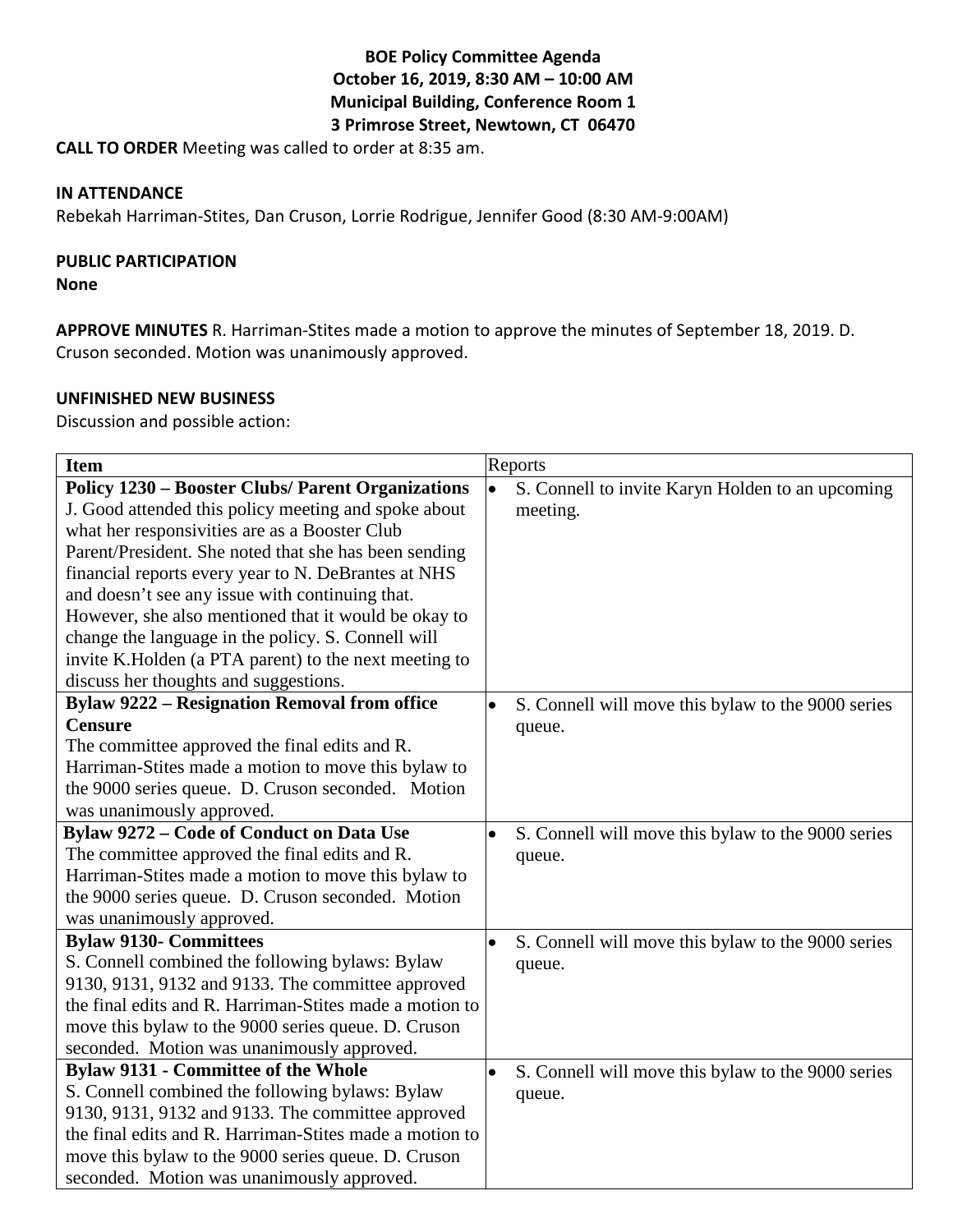| <b>Bylaw 9132 - Standing Committee</b>                  | S. Connell will move this bylaw to the 9000 series |
|---------------------------------------------------------|----------------------------------------------------|
| S. Connell combined the following bylaws: Bylaw         | queue.                                             |
| 9130, 9131, 9132 and 9133. The committee approved       |                                                    |
| the final edits and R. Harriman-Stites made a motion to |                                                    |
| move this bylaw to the 9000 series queue. D. Cruson     |                                                    |
| seconded. Motion was unanimously approved.              |                                                    |
| <b>Bylaw 9133 - Special Committees/ Temporary</b>       | S. Connell will move this bylaw to the 9000 series |
| <b>Committees/ AdHoc Committees</b>                     | queue.                                             |
| S. Connell combined the following bylaws: Bylaw         |                                                    |
| 9130, 9131, 9132 and 9133. The committee approved       |                                                    |
| the final edits and R. Harriman-Stites made a motion to |                                                    |
| move this bylaw to the 9000 series queue. D. Cruson     |                                                    |
| seconded. Motion was unanimously approved.              |                                                    |
| <b>Bylaw 9312 – Formulation, Adoption, Amendment</b>    | <b>Committee to Review</b>                         |
| of Bylaws                                               |                                                    |
| <b>Bylaw 9313 - Formulation, Adoption, Amendment</b>    |                                                    |
| of Administrative Regulations,                          |                                                    |
| <b>Bylaw 9314 – Suspension of Policies, Bylaws,</b>     |                                                    |
| <b>Regulations,</b>                                     |                                                    |
| Bylaw 9314.1 – Conflict with Statute                    |                                                    |
| The committee approved S. Connell's combination of      |                                                    |
| the following bylaws and r. Harriman-Stites made a      |                                                    |
| motion to move this bylaw to the 9000 series queue. D.  |                                                    |
| Cruson seconded. Motion was unanimously approved.       |                                                    |
|                                                         |                                                    |

## **NEW BUSINESS**

# **Discussion and possible action:**

| <b>Item</b>                                               | <b>Reports</b>                                                   |
|-----------------------------------------------------------|------------------------------------------------------------------|
| Bylaw 9320 – Meetings of the Board                        | S. Connell to send to the Board to rescind.<br>$\bullet$         |
| The committee agreed to rescind this bylaw because it     |                                                                  |
| is outlined in Bylaw 9321.                                |                                                                  |
| <b>Bylaw 9321 – Time, Place, Notification of Meetings</b> | S. Connell to bring back with edits for final                    |
| The committee agreed to use CABE's version of this        | approval.                                                        |
| bylaw. In the first paragraph, S. Connell will make the   |                                                                  |
| following edit: "The Board of Education shall "set their  |                                                                  |
| schedule in the first meeting in December and file with   |                                                                  |
| the Town Clerk" S. Connell will also combine this         |                                                                  |
| bylaw with Bylaw $9321.1$ and $9321.2$ .                  |                                                                  |
| <b>Bylaw 9321.1 – Workshop Meetings</b>                   | S. Connell to rescind this stand-alone by law after<br>$\bullet$ |
| S. Connell will combine this bylaw with 9321 and          | combining with the others.                                       |
| 9321.2.                                                   |                                                                  |
| <b>Bylaw 9321.2 – Informational Meetings</b>              | S. Connell to rescind this stand-alone bylaw after<br>$\bullet$  |
| S. Connell will combine this bylaw with 9321 and          | combining with the others.                                       |
| 9321.1.                                                   |                                                                  |
| <b>Bylaw 9322 – Public and Executive Sessions</b>         | No further action is required.<br>$\bullet$                      |
| The committee agreed to keep our current version. No      |                                                                  |
| further action is required.                               |                                                                  |